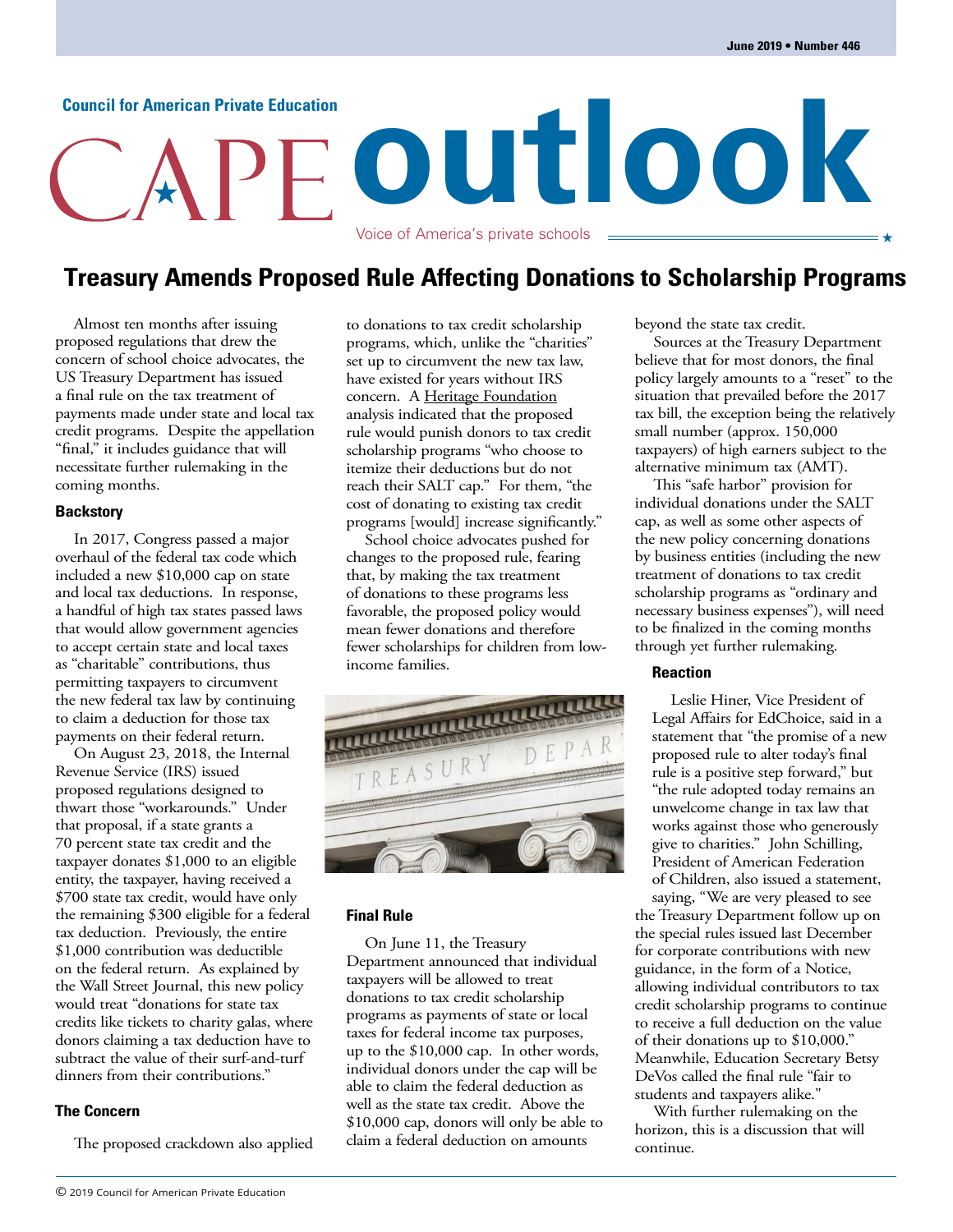# CAPE

**CAPE member organizations: Agudath Israel of America**

**American Montessori Society**

**Association Montessori International–USA**

**Association of Christian Schools International**

**Association of Christian Teachers and Schools**

**Association of Waldorf Schools of N.A.**

**Christian Schools International**

**Council of Islamic Schools in North America**

**Council on Educational Standards and Accountability**

**Evangelical Lutheran Church in America**

**Friends Council on Education**

**Islamic Schools League of America**

**Jesuit Schools Network**

**Lutheran Church–Missouri Synod**

**National Association of Episcopal Schools**

**National Association of Independent Schools**

**National Catholic Educational Association**

**National Christian School Association**

**Office for Lasallian Education**

**Oral Roberts University Educational Fellowship**

**Seventh-day Adventist Board of Education**

**United States Conference of Catholic Bishops**

**Wisconsin Evangelical Lutheran Synod Schools**

**Affiliated State Organizations a coalition of national associations serving private schools K-12**

**Executive Director: Michael Schuttloffel**

**Outlook is published monthly (September to June) by CAPE. An annual subscription is \$35. ISSN 0271-145**

**1300 Pennsylvania Ave, NW**

**#190-433**

**Washington, DC 20004 Tel: 844-883-CAPE (email) cape@capenet.org www.capenet.org**

### **First Lady of Puerto Rico Addresses AFC Summit**

The First Lady of Puerto Rico, Beatriz Rosselló, spoke at the American Federation for Children's (AFC) tenth annual National Policy Summit in Chicago on May 1. Her primary order of business was to accept the AFC School Choice Policymaker of the Year Award on behalf of her husband, Governor Ricardo Rosselló. Governor Rosselló was forced to return to Puerto Rico because of the death of former Puerto Rico Governor Rafael Hernández Colón.

### **An Island Hit Hard**

Ms. Rosselló was introduced by Hergit "Coco" Llenas, Director of Latino Outreach for AFC. Llenas spoke movingly of the challenges faced by Puerto Rico following Hurricane Maria, a devastating storm that made landfall on Puerto Rico on September 20, 2017. Llenas observed that there "was not a single leaf left on a tree, and this is not a metaphor, after the hurricane." It's been reported that 175,000 people left the island in the days and weeks after the storm.

Llenas pointed out that that Governor Rosselló is the son of a former governor of Puerto Rico (Pedro Rosselló), who tried years

ago to pass school choice legislation. Where Rosselló *père* fell short, however, Rosselló *fils* achieved success, "against all odds," according to Llenas. In 2018, Puerto Rico approved education legislation, signed by Governor Rosselló, that included a new voucher program.

## **School Choice in**

According to the EdChoice [website,](https://www.edchoice.org/school-choice/programs/puerto-rico-this-program) the voucher program in Puerto Rico "is scheduled to launch for the 2019–20 school year. The program allows students who have been enrolled in either traditional public or charter schools for at least two years to use vouchers to attend the private or public school of their choice." In addition, "The department of education will prioritize vouchers for low-income families, students with severe disabilities, gifted students, students who have been adopted or are in shelters or foster homes, and victims of bullying or sexual

harassment. The program's total enrollment is capped at 3 percent of Puerto Rico's total student population in 2019–20, which is estimated at 8,790 students."

A lawsuit against the new law was rejected by the Puerto Rico Supreme Court in August 2018. According to AFC, opponents "argued that the program 'supported' private schools in violation of the Puerto Rico Constitution's 'Support Clause.' This clause was the reason the Puerto Rican Supreme Court had invalidated a similar program in 1994. In upholding the program, the Court agreed with the families that the Free School Selection Program is constitutional because it 'supports' needy families, not schools, and any benefit to private schools under the program is merely incidental."

### **PR First Lady**

In her remarks, Rosselló thanked Education Secretary Betsy DeVos for "her continuous support for the education system

She went on to say that "school choice ensures all children have the opportunity to learn and put their education in the hands of

all parents instead of the state." Additionally, "the education of our youth and the preservation of a school system that best fits the needs of the island is essential for the future."

Rosselló declared that "the development of all our students is

what will ensure that the new Puerto Rico will rise."

Other speakers at the summit included Secretary DeVos, who laid out the case for the proposed Education Freedom Scholarships; Father Gregory Boyle, a Catholic priest who founded Homeboy Industries, the largest gang-intervention, rehabilitation, and re-entry program in the world; school choice advocate and legend Virginia Walden Ford; and Tim Keller, an attorney who leads the Institute for Justice's Educational Choice Team. Next year's summit will be May 18-19, 2020, in Milwaukee, WI.



Beatriz Rosselló, the First lady of Puerto Rico, speaks at AFC's National Policy Summit May 1 in Chicago, IL (AFC photo)

**Puerto Rico**

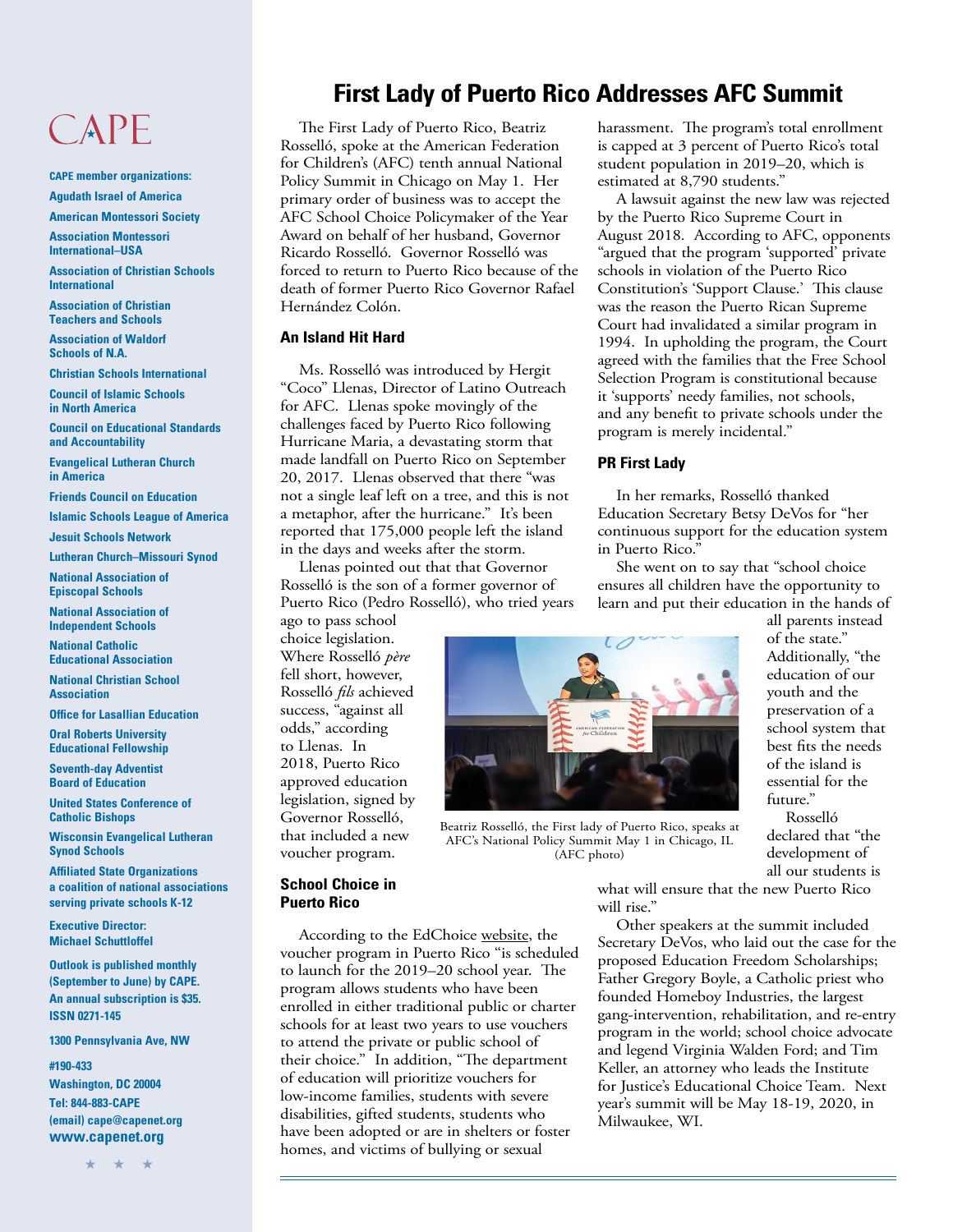### **StateUpdate**

### **Illinois**

Against long odds, school choice advocates proved successful in protecting Illinois' tax credit scholarship program. After opponents, including Governor J.B. Pritzker, declared their intention to phase out the program, advocates launched a "Save My Scholarship" campaign. During the month of May, program supporters unleashed a blitz of nonstop advocacy, maintaining a constant presence in the Legislature. Their hard work paid off. According to the *[Prairie State Wire](https://prairiestatewire.com/stories/512603259-one-chance-illinois-president-mendoza-revels-in-success-of-campaign-to-save-scholarship-program
 
)*, One Chance Illinois President Myles Mendoza was quoted as saying, "Faced with the threat of an attempt to phase out the tax credit scholarship program, Empower Illinois, in conjunction with our allies at the Catholic Conference, Agudath Israel, and statewide Lutheran, Muslim and secular school leaders, together led an even larger coalition of parents, grandparents, foster parents, educators, donors, private trade unions and, most importantly — scholarship recipients to fight back against an effort to end the TCS program — and they won."



#### **West Virginia**

The West Virginia Senate has passed legislation that would allow for Education Savings Accounts (ESA) in the state. According to the American Federation for Children, "The Education Savings Accounts provision would provide 90% of the average state per-pupil funding to an Education Savings Account controlled by most West Virginia families. Those funds can be used on K-12 educational expenses ranging from tutoring to private school tuition to special needs therapies, among other approved items." The bill now heads to the House for consideration.

### **Wisconsin**

The Wisconsin Institute for Law & Liberty issued its third annual ["Apples to Apples](http://www.will-law.org/wp-content/uploads/2019/06/applestoapplesstudyiii.pdf)" study on the academic performance of Wisconsin's schools across sectors. Among the key findings: On average, Milwaukee's Parental Choice Program outperforms Milwaukee Public Schools in math proficiency by 3.9% and in ELA by

4.6%. Parental Choice Schools outperform public schools statewide: proficiency exceeds traditional public schools by 3.05% in the Racine Parental Choice Program and Wisconsin Parental Choice Program schools. Finally, Parental Choice Schools have higher growth than public schools statewide: growth rates exceed that of traditional public schools by 6.8 points.

#### **Tennessee**

Governor Bill Lee signed Tennessee's historic Education Savings Account (ESA) legislation into law. As explained by the *[Wall Street Journal](https://www.wsj.com/articles/tennessee-voucher-victory-11559085938)*, "Beginning in the 2021-22 school year, the measure will provide debit cards averaging \$7,300 each year for low-income families to use for education-related expenses. The money can pay for private-school tuition, textbooks or a tutor, among other things." The program is capped at 15,000 students and participation is restricted to Shelby and Davidson counties, home to the state's two largest cities: Memphis and Nashville.

#### **Pennsylvania**

Both chambers of the Pennsylvania Legislature approved legislation that would raise the cap on the state's tax credit scholarship program from \$100 million to \$210 million, only to have it vetoed by Governor Tom Wolf. The bill also contained an "escalator" that would have automatically raised the cap by 10% whenever the program reached 90% usage. The *[Pennsylvania](https://www.penncapital-star.com/education/wolf-says-he-will-veto-bill-to-expand-tax-credits-for-private-religious-school-scholarships/)  [Capital-Star](https://www.penncapital-star.com/education/wolf-says-he-will-veto-bill-to-expand-tax-credits-for-private-religious-school-scholarships/)* quoted the governor as saying, "It distracts from what we ought to be focusing on, which is educating every child through our public school system."

### **Nebraska**

School choice advocates again came up short in Nebraska this year. From the *[Lincoln Journal Star](https://journalstar.com/legislature/filibuster-pushes-private-school-scholarships-bill-off-agenda-in-nebraska/article_ab8d7f3f-895d-52fc-bddc-e6c537026f47.html)*: "For the second year in a row, opponents of a bill creating a tax credit for Nebraskans who donate to a scholarship fund for private and parochial schools mounted a successful filibuster. Under the Opportunity Scholarships Act (LB670) from Sen. Lou Ann Linehan of Elkhorn, individual and corporate taxpayers could receive a credit equal to their contribution to a state-approved scholarship granting organization. Taxpayers could receive credits up to 50 percent of their income tax liability each year under Linehan's plan, with the scholarships going toward tuition and fees for low-income students who elect to attend a private school. Debate crossed the three-hour threshold, and LB670 fell off the agenda this year, with Linehan promising she would bring the proposal back in 2020."

### **DOJ Weighs in on Maine Case**

\* \* \*

The US Department of Justice has announced its support for a lawsuit against the Maine law that does not allow parents to access a state tuition program if they choose a religious school for their children. From a DOJ release:

"The Department of Justice today filed a Statement of Interest in the U.S. District Court for the District of Maine supporting students who claim that the State discriminated against them in violation of the Free Exercise Clause of the U.S. Constitution when it barred them from a program paying the public or private school tuition of students who do not have public schools in their school districts, because the students wish to use the tuition to attend private religious schools that otherwise satisfy State education requirements.

"The case, Carson v. Makin, was brought by students and their parents challenging their exclusion from the Maine tuition program. In Maine, 143 of the State's 260 school districts do not operate their own high schools. Such school districts may arrange for another school to teach all of their students, or these school districts may provide tuition payments to allow families to go to the public school or private school of their choice. The State, however, forbids students in the tuition program to attend 'sectarian' schools.

"'Under the Constitution, governments may not exclude students from education programs solely because of their religious status or their religious choices,' said Assistant Attorney General Eric Dreiband. 'The Department of Justice is committed to ensuring that all children and their families may participate in benefit programs without discrimination based on their faith.'"

See the October 2018 edition of Outlook for more information on the situation in Maine.